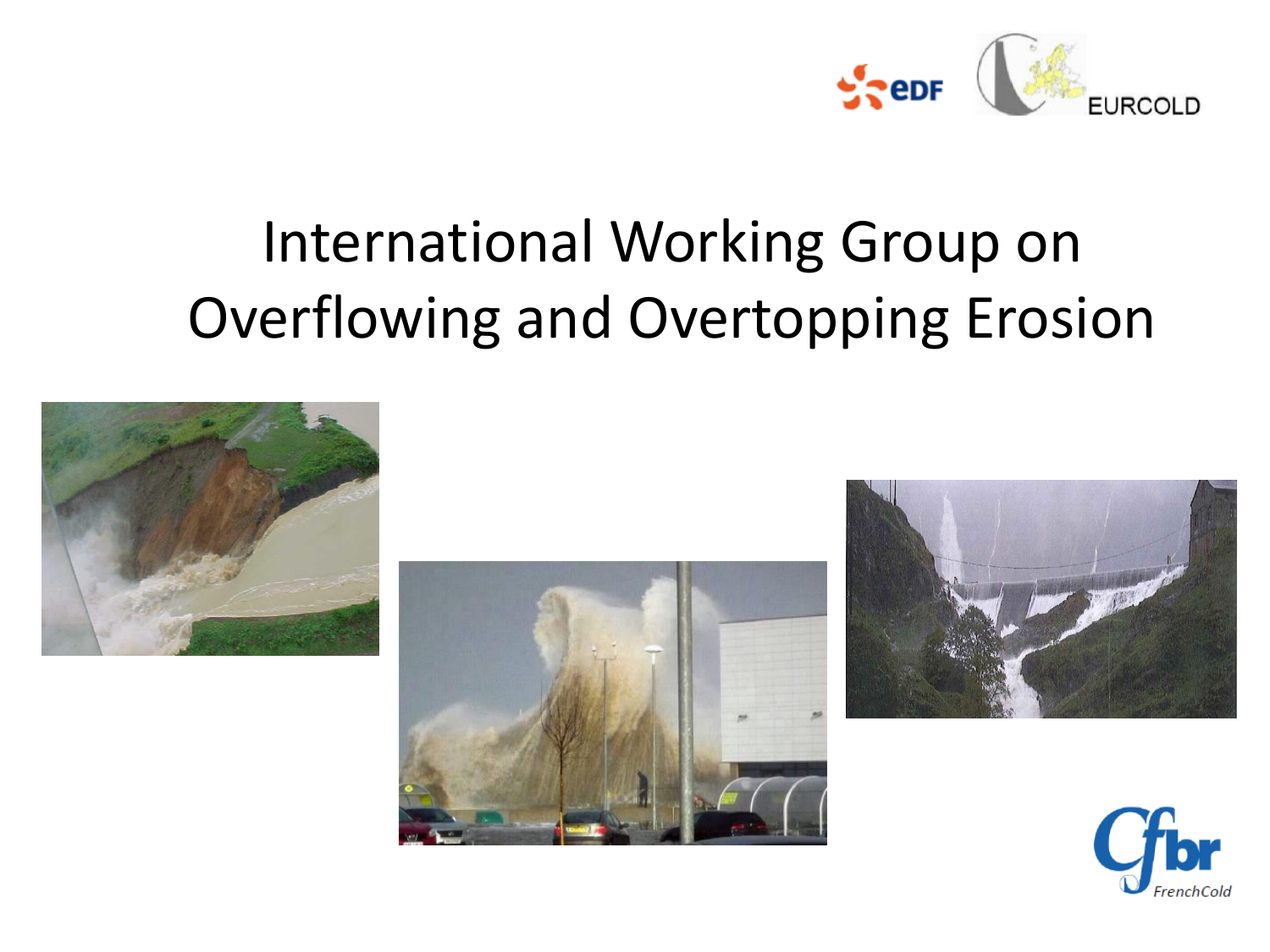

### Context

#### Embankment dams and fluvial levees

- Overflowing erosion causes near the half of failures
- Engineering tools are very limited to predict the erosion processes
- High consequences decisions are often based on crude analysis

#### Coastal dikes

• Very similar situation…

#### Concrete dams and spillways

- Prediction capabilities of engineering methods are limited
- Need to gather data and better understand the physical processes to better predict.

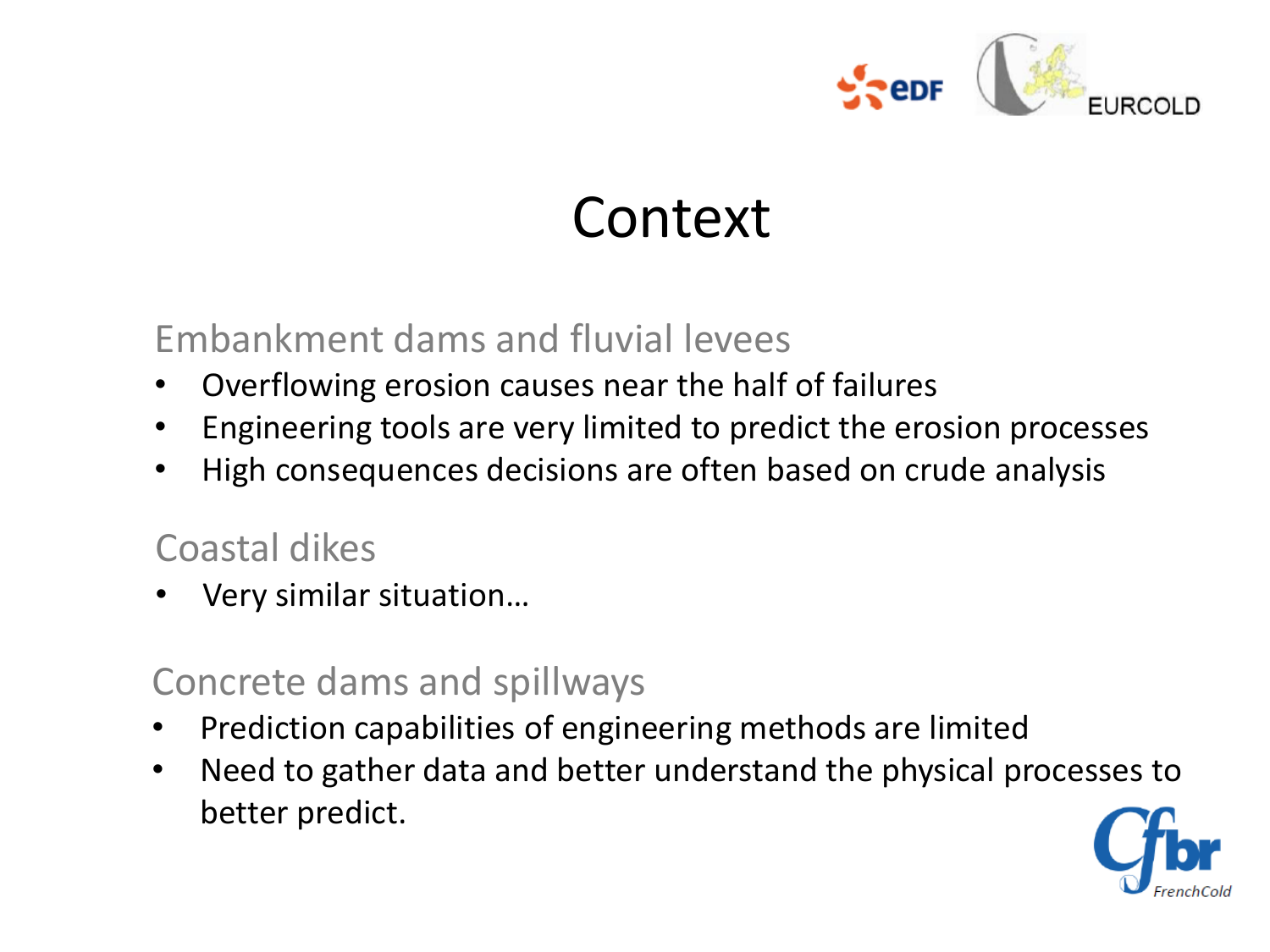

## Main objectives of this WG

Very similar to the IWGIE ones:

- Sharing feed-back, knowledge and information on ongoing research.
- Meeting between dam and dike owners, consulting engineers, academic researchers
- Facilitating international collaboration on research projects

Opening this WG to the entire world: not only Europeans, North Americans and Australians.

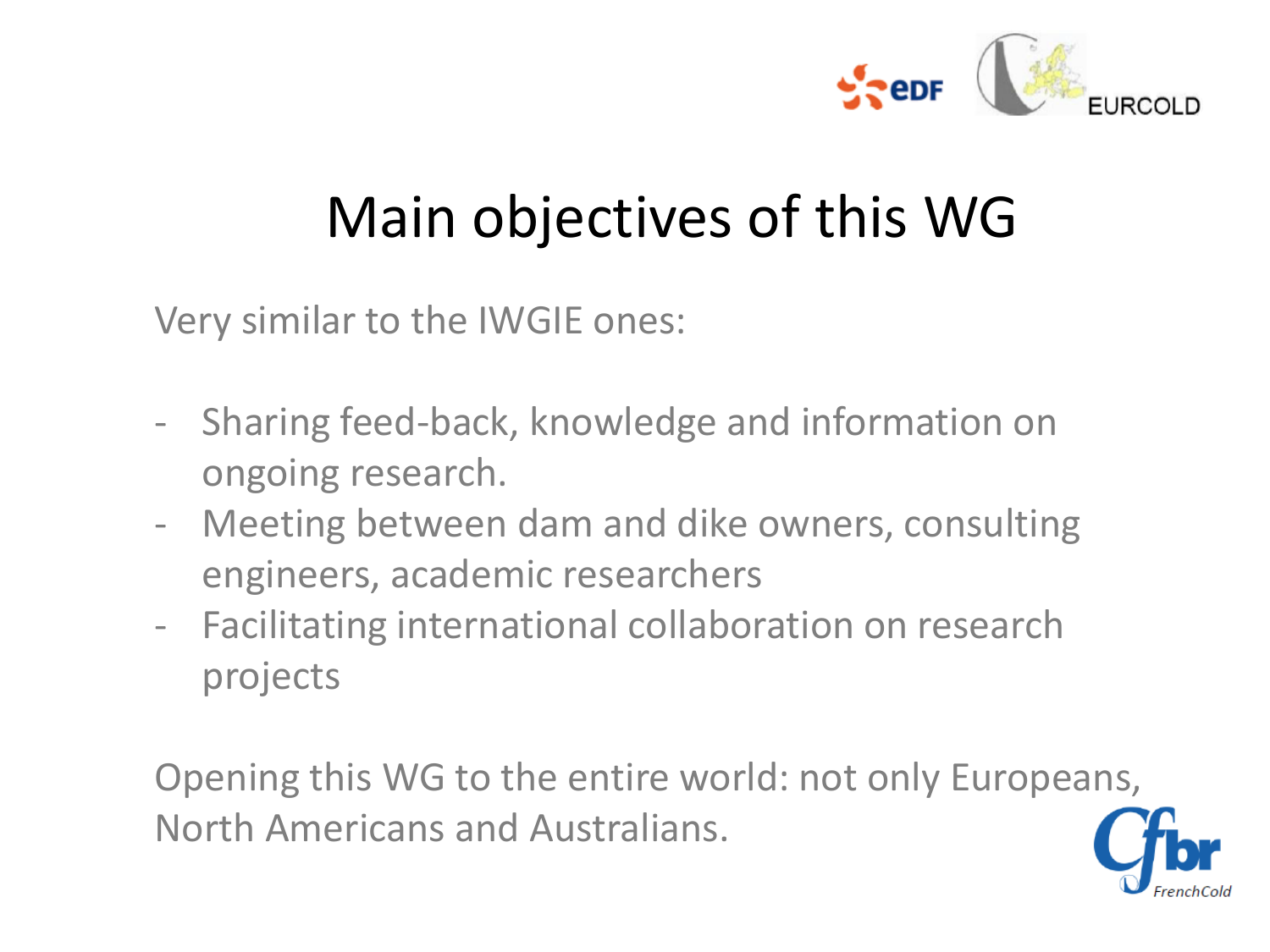

### The organization of this WG

#### Hosted by the European Club of ICOLD